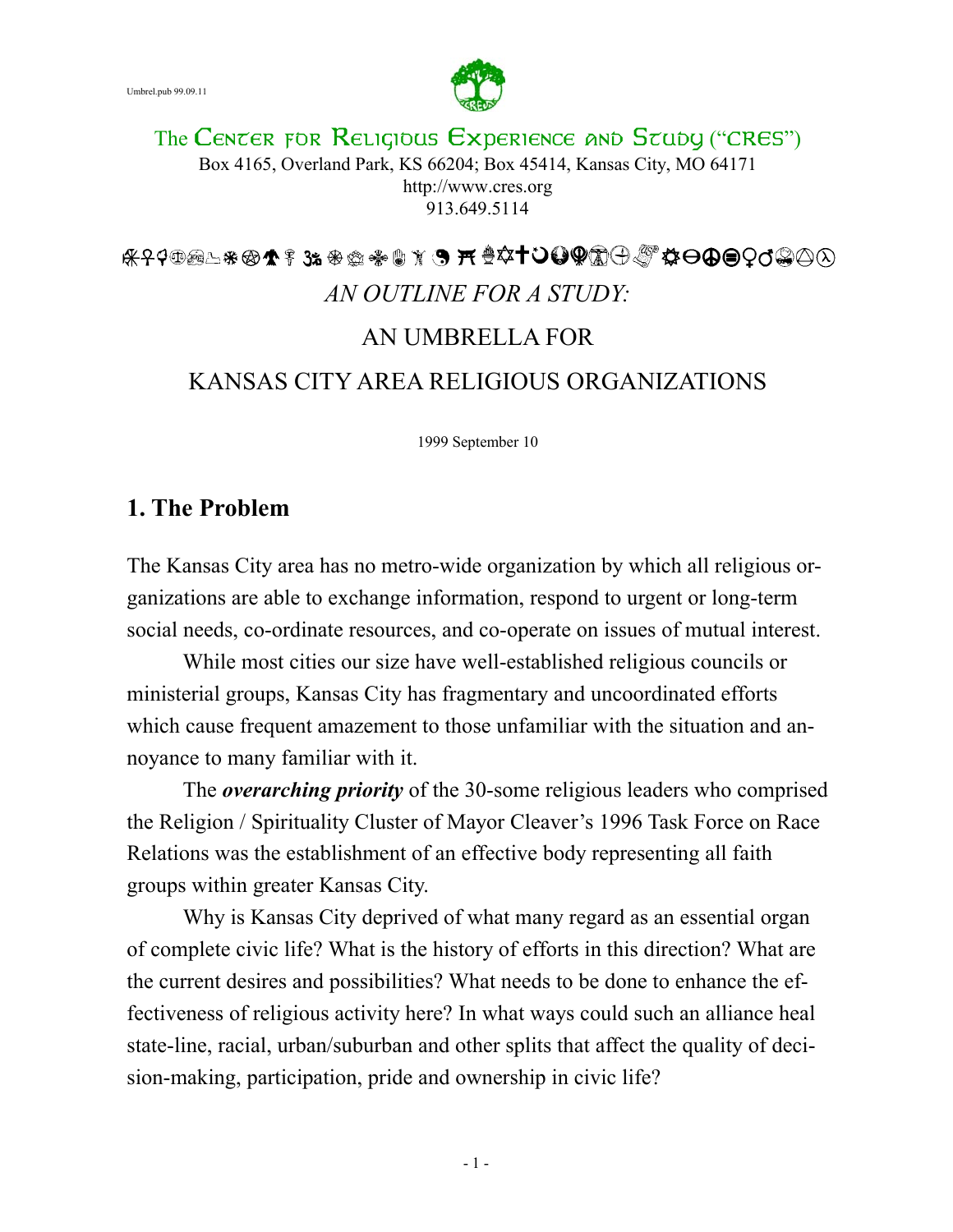## **2. The Study**



We propose a comprehensive study to answer these questions. The study would have three phases:

 1) The first phase would **develop a definitive history** of ecumenical, interfaith, ministerial, congregational, and judicatory efforts among the various religious groups in the metro region. We would identify their missions, membership, organizational structure, and effectiveness. This would include well-established organizations like the NCCJ (originally the National Council of Christians and Jews, now the National Council for Community and Justice) and the very new groups such as Congregational Partners and the on-line *kcchurches.com*. However, we would pay specific and primary attention to efforts which most closely fulfill at least some of the functions outlined in the "Problem" section of this Proposal. Thus the history and declension of organizations like MICA (Metropolitan InterChurch Agency) and Ecumedia would be crucially important. We would also explore the distinctive missions of organizations like the Kansas City Interfaith Council and groups with emerging missions like Spirit of Service and the United Sabbath effort. In addition, we would describe comparable organizations in other cities and national groups that might be useful to examine as this study progresses. This stage would be launched with an advisory committee including religious, academic, civic and foundation and CRES Board participation. This phase would conclude with the presentation of findings to the Foundation for comment before proceeding to phase two.

 2) The second phase of the study would **assess current desires and possibilities.** Using appropriate interviewing methods, we would ask key "players" in Kansas City religious organizations how important such an organization would be to them and to the city, what its mission should be, how they think such an organization should be structured and funded, and what the next step should be in bringing such an organization into being. This study would seek the information and judgments developed by Maurice Culver during his last sabbatical before retiring from Project Equality. His work included extensive comparisons of such organizations in other US cities which we would update with evaluations of how well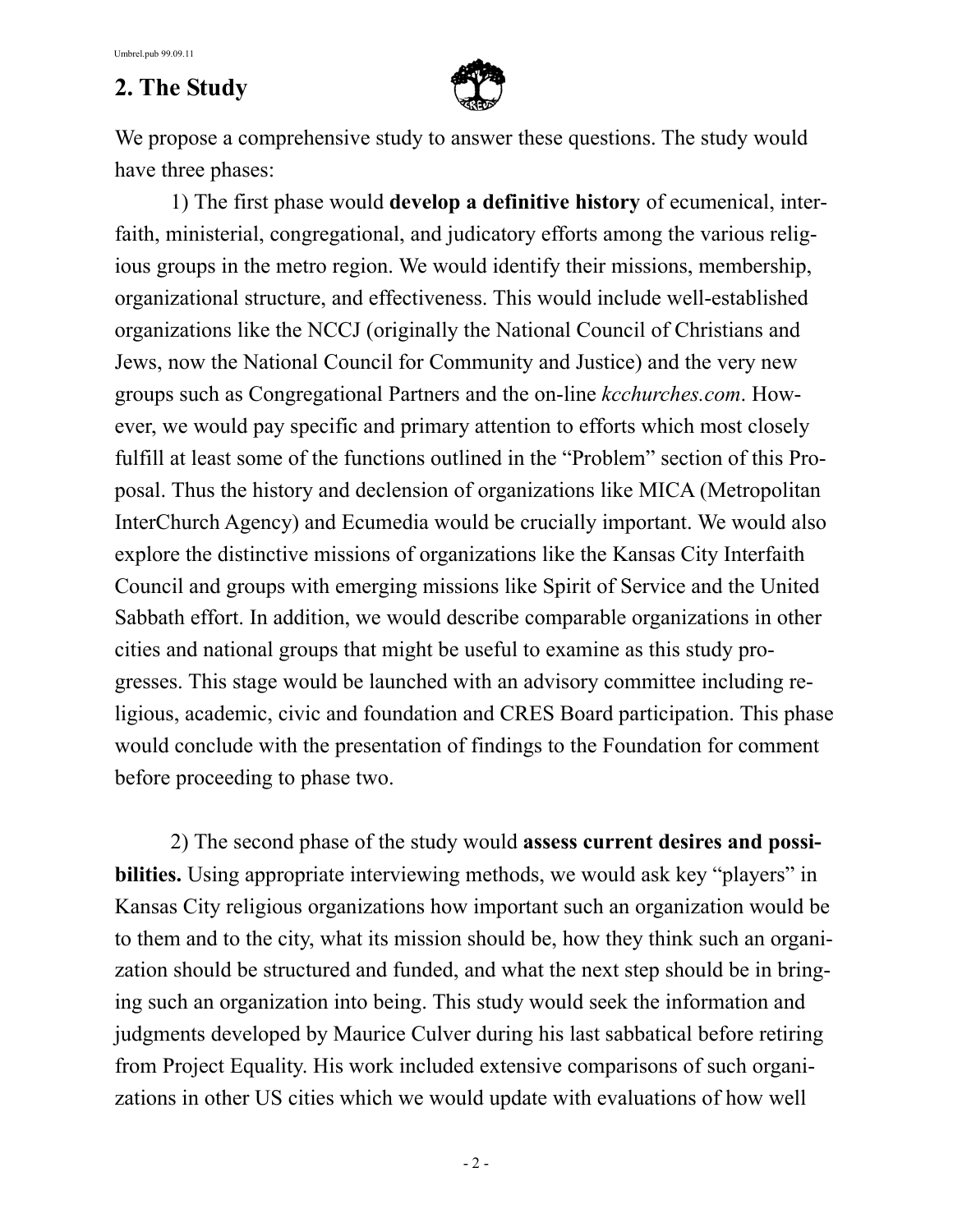

they are working. We would re-interview many of those within the Kansas City area that Maurice Culver previously interviewed to bring us up-to-date.

 In addition to questions of organizational structure, different visions of the services such an organization might provide would be explored, from an emphasis on cooperative social relief, to a vehicle for communication, to an educational enterprise.

We would mail a draft copy of the report resulting from phases 1 and 2 with a questionnaire to several hundred religious leaders and organizations for their response. Follow-up phone calls would assure a sizeable response to the developing study. In addition, a web site would help to publicize the project and gain additional input to the study and provide a comprehensive list of notable religious assets and activities in metro Kansas City. The mailing and the web site would not only provide a more accurate assessment of the possibilities but also assist in generating interest for the final phase.

 By the end of this second phase, we would from an *independent review panel* to assure relevance, accuracy, and fairness in this developing study. The panel would consist of prime stakeholders and others interested in the study appointed by the Foundation. The panel would bring together those whose visions of an effective bi-state, multi-faith organization might vary, in a way that would further the community dialogue and deepen understanding of how to bring reality from vision.

 We would present the results of this phase and the review panel's evaluation to the Advisory Committee and then to the Foundation for comment before proceeding to the final study phase.

 3) The third and final phase of the study would **develop a plan or alternative plans to establish a comprehensive organization of religious groups in Kansas City.** Such a plan or plans would identify and recommend possible missions and service arenas, organizational structures, key stakeholders, funding options, and developmental strategies. Likely levels of involvement would be assessed. (Possible levels range from a directory or information service or clearing-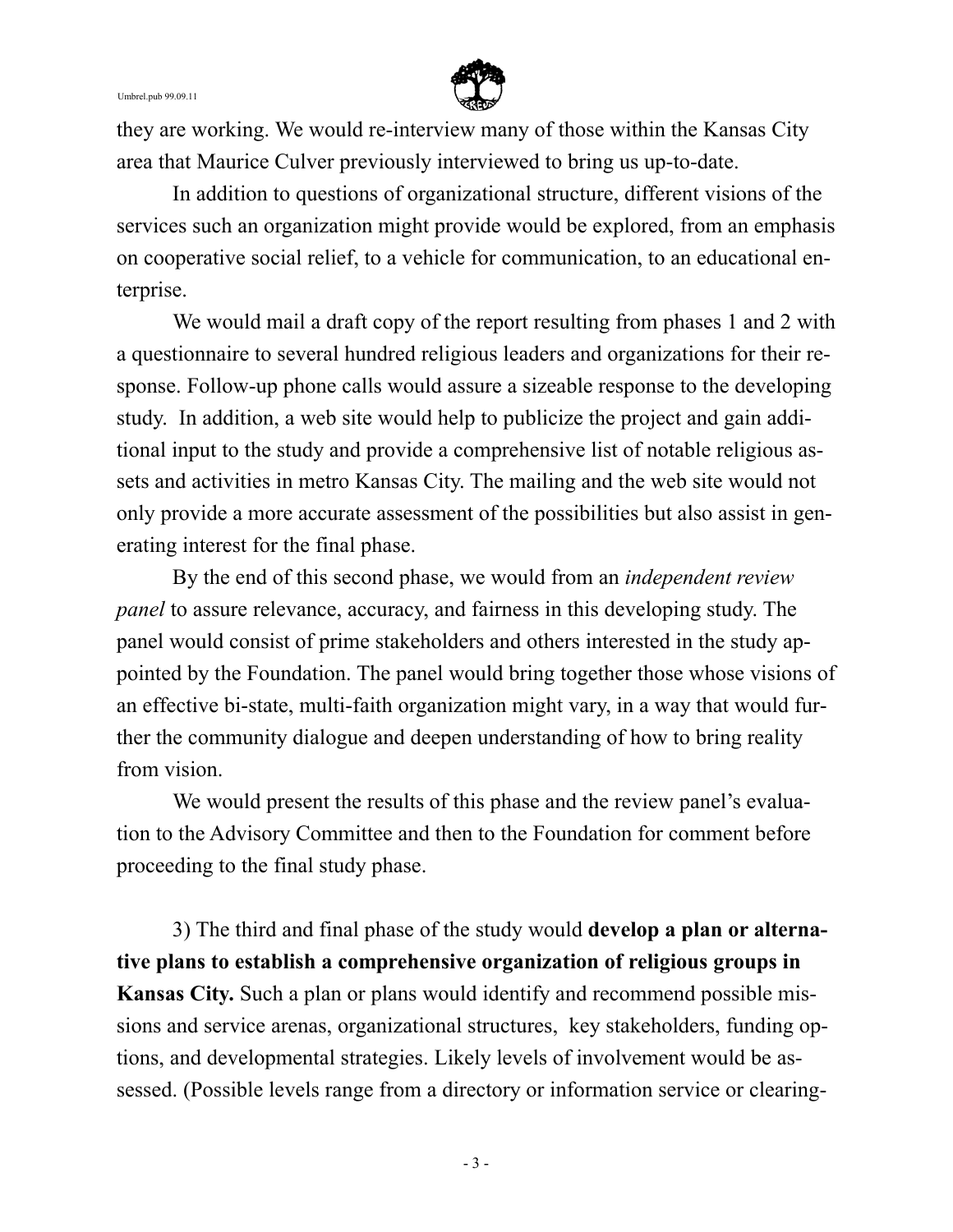

house or coalition of organizations, to a "big tent" in which only some of the larger pool of potential participants might enter a particular arena for a particular purpose or project, to a chamber of commerce model, to a more institutional membership level, or even a legislative model.) Further, the type or mix or types of leaders likely to be involved would become clearer — persons from judicatories, academics, those ordained serving congregations, lay congregational leaders, foundation representatives, and representatives of civic groups. Whether people or institutions or some mix should comprise the organization is also a question.

 At the end of this phase, Kansas City religious leaders and others will know what kind or kinds of organization might be possible, whether the will and resources exist to establish such an organization, how to go about it, and who might be the incorporators.

 This proposal is written without any prejudice about the shape of the result, but it is written with familiarity with the religious situation in Kansas City, with experience in organizational questions, and expertise in interfaith relations.

**Each phase** would take about three months to complete, with a written report to the Foundation at the end of each phase.

 We could begin the study no later than one month after the signing of a Contract.

### **3. The Study Director and Organization**

 THE DIRECTOR. The Rev Vern Barnet, DMn would direct the study. He is minister-in-residence at the Center for Religious Experience and Study. His doctoral work at the University of Chicago and the affiliated seminary, Meadville/ Lombard, included two years as Professor Robert Tapp's research assistant for, and is acknowledged in, a book published in the *Quantitative Studies in Social Relations* series. For twenty years, Barnet has taught religion courses including "Religion in American Society" for Ottawa University in Corporate Woods. He has also served as an adjunct at the Saint Paul School of Theology.

Since 1994, he has written the "Faiths and Beliefs" column which appears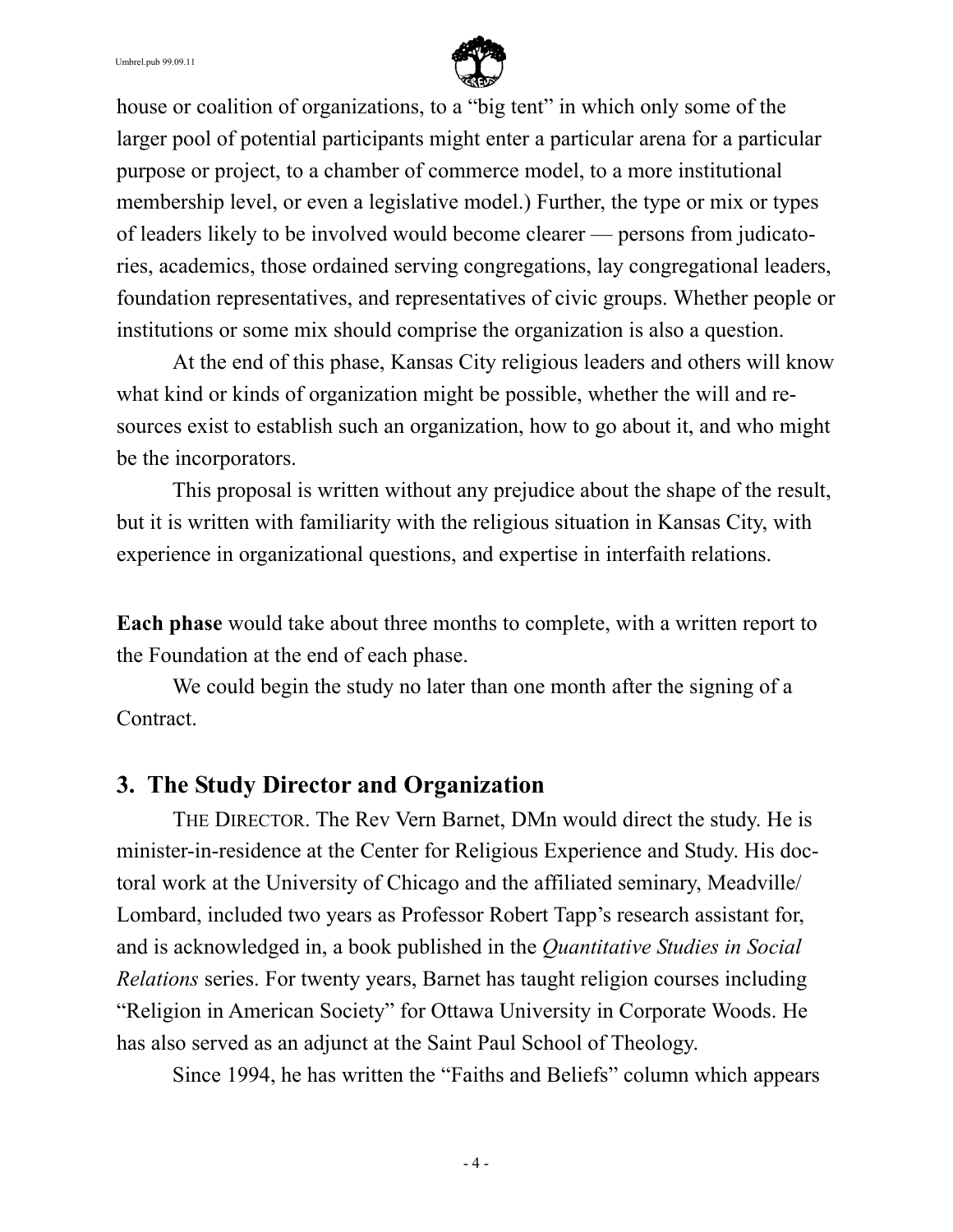

each Wednesday in *The Kansas City Star* FYI section. The column usually focuses on some aspect of religious life in Kansas City. *The Star* selected him to write this column because of his familiarity with religious diversity in Kansas City.

 Barnet organized the Kansas City Interfaith Council in 1989. The Council is composed of persons from the American Indian, Baha'i, Buddhist, Christian Protestant, Christian Roman Catholic, Hindu, Jewish, Muslim, Sikh, Sufi, Unitarian Universalist, Wiccan, and Zoroastrian communities. He coordinated the Christian Jewish Muslim Dialogue Group here for the first four years of its existence. He has received "Distinguished Community Service Awards" from both Jewish and Muslim groups here, and other religious and civic recognition.

 He drafted the recommendation for the Religion / Spirituality Cluster of Mayor Cleaver's Task Force mentioned above, served in the Harmony in a World of Difference program and wrote the section on "Religious Diversity in Kansas City" for its *Teacher / Student Resource Guide*.

 In addition, he has participated as a workshop leader, conference organizer, and board member of various international interfaith groups.

An informal biographical sketch is appended.

References:

- Helen Gray, Religion Editor, *The Kansas City Star*, 234-4446.
- Donna Levine, Provost, Ottawa University Kansas City, 451-1431.
- Maggie Finefrock, chair, Religion/Spirituality Cluster, Task Force on Race Relations, 765-9685.
- The Hon David Adkins, special counsel, Kansas City Community Foundation, 842-0944.
- The Rev Robert Meneilly, DD, retired pastor, 648-6179.
- David Stallings, CPA, President, Community Mediation & Consulting, PA, 451-0412

Additional references on request.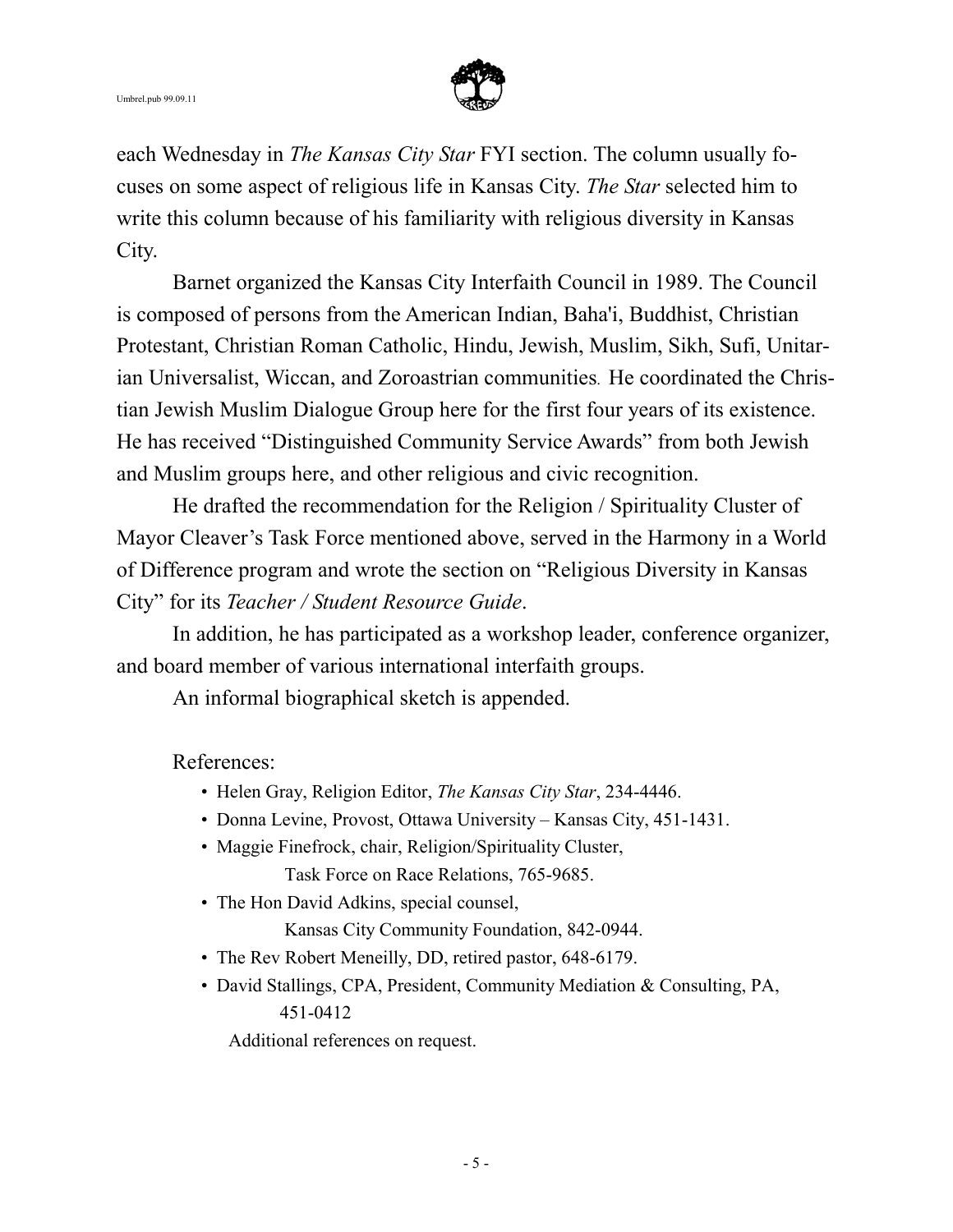#### Umbrel.pub 99.09.11



 THE ORGANIZATION. CRES is a low-profile organization that has been effective advising and supporting other organizations in Kansas City through its emphasis on building personal relationships among those of diverse faiths. This made possible the creation of the Kansas City Interfaith Council, which offers a Speakers Bureau used increasingly by those who want to know their neighbors of different faiths and by organizations like the Midwest Bioethics Center when they need expertise on certain religious issues.

 The CRES Board would review the study as it progresses. Because of the special skills and knowledge several board members possess, their advice would add to the effectiveness of the study. These board members include Larry Guillot, formerly executive director of the Center for Management Assistance, specializing in non-profit organizations. The board list is appended to this proposal.

 THE KANSAS CITY INTERFAITH COUNCIL is not a likely model for the organization envisioned by this study. The Council's representation reflects distinct faith groups, rather than congregations or judicatories. Thus, while there are hundreds of churches, almost a dozen synagogues, a handful of Buddhist groups, and one Hindu temple, there is only one Roman Catholic, one Protestant, one Jewish, one Buddhist, and one Hindu representative on the Council, along with single representatives of the other faiths. Furthermore, the Council's mission is largely educational. The character of the Council makes it doubtful that an umbrella organization could be modeled after it, but the relationship between CRES and the Interfaith Council provides important partial background for this study.

 OTHER RESOURCES. In addition to the Board and Barnet, the study would use Karen Flattery and others to assist in the interview and focus segments of research, and CRES paid and volunteer staff would assist in other areas of research and support. The study would also utilize the *independent review panel*, described within phase two above and be guided by the Advisory Council in place at the beginning of the study.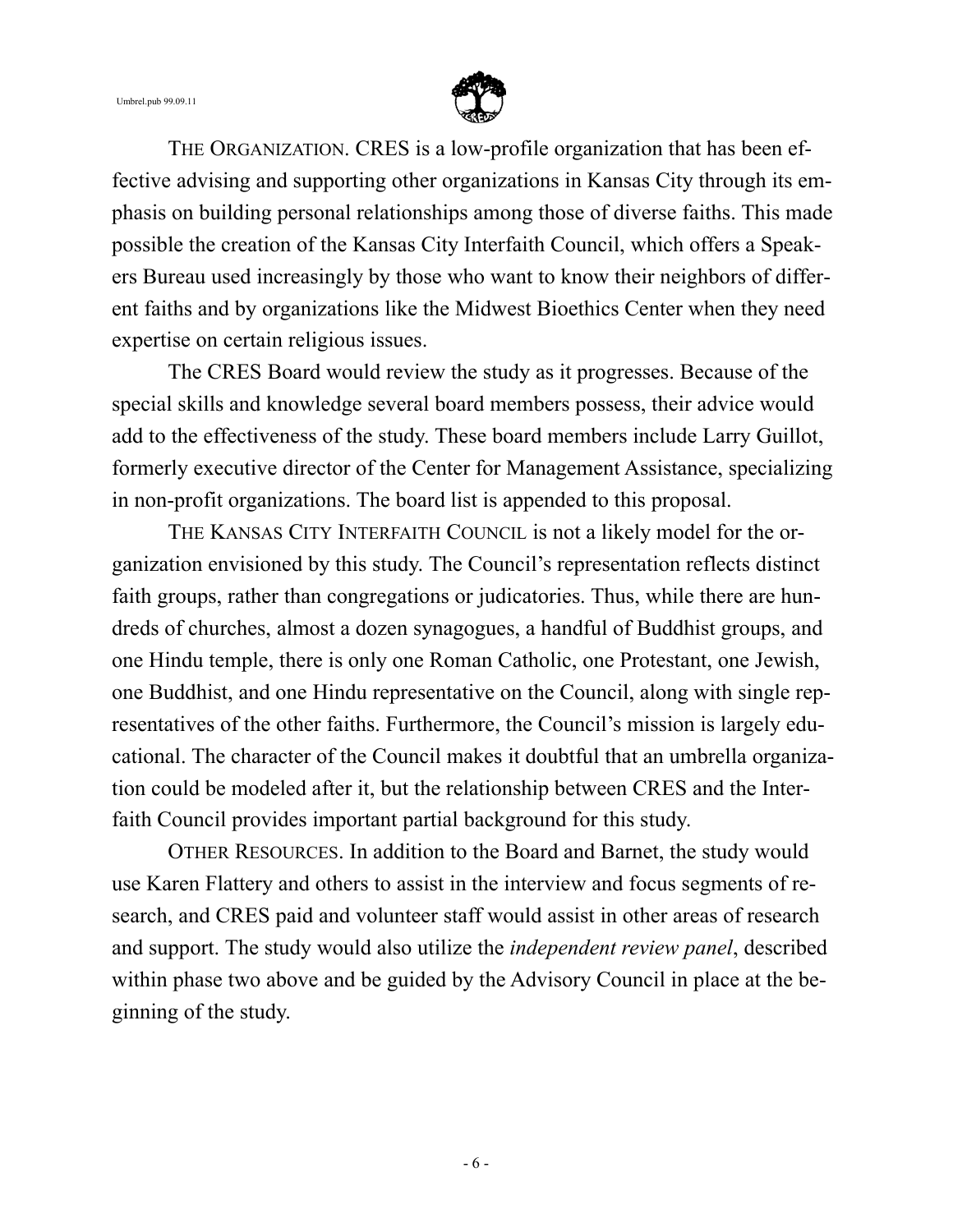Umbrel.pub 99.09.11



## **4. Budget**

 One third of the total contract fee would be due to CRES, a 501(c)(3) organization (Tax ID 48-0953375), at the end of each phase of the study.

| SALARIES                                                |           |          |
|---------------------------------------------------------|-----------|----------|
| Director, 120 hours @ 75/hr                             | \$9,000   |          |
| Research Asst, 240 hours @ 25/hr                        | \$6,000   |          |
| Clerical Asst, 50 hours @ 10/hr                         | \$500     |          |
| Contract Interviews, etc                                | \$4,000   |          |
|                                                         |           | \$19,500 |
| OFFICE                                                  |           |          |
| Rent and Utilities, $9 \text{ mos } @$ \$400/mo \$3,600 |           |          |
| Space for focus groups                                  | COMP      |          |
| Supplies and Equipment                                  | \$1,900   |          |
|                                                         |           | \$5,500  |
| COMMUNICATIONS and TRAVEL                               |           |          |
| Web site                                                | \$<br>800 |          |
| Phone, local and toll                                   | \$1,200   |          |
| Printing and postage                                    | \$2,500   |          |
| Travel                                                  | \$<br>500 |          |
|                                                         |           | \$5,000  |

T O T A L \$30,000

\_\_\_\_\_\_\_\_\_\_\_\_\_